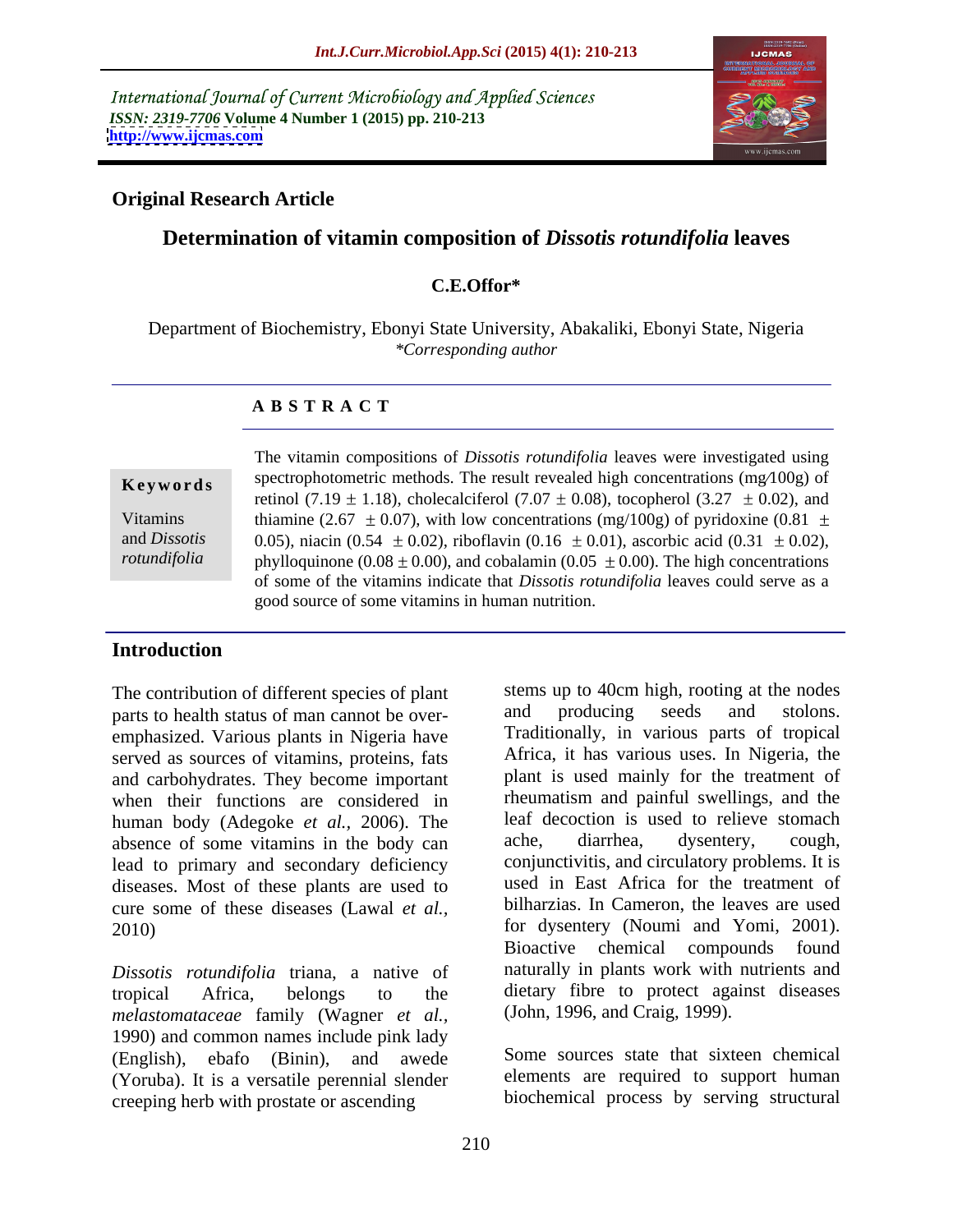and functional roles as well as electrolytes. human health diseases and sometimes, small concentrations are required for maintenance

# **Materials and Methods**

The leaves of *Dissotis rotundifolia* (pink lady) were collected from Mgbaluku, Izzi

### **Determination of Vitamin Contents**

Analytical Chemists (AOAC) (1990) and

composition of *Dissotis rotundofolia* leaf showed that the plant is rich in some vitamins. The result showed high levels of retinol, tocopherol, cholecalcifrol, thiamine and low levels of pyridoxine, niacin, riboflavin, cobalamin, ascorbic acid and

The concentration of retinol in *Dissotis rotundofolia* leaves was higher than the result obtained by Olayiwola (2013) from the leaves of *Bambusa vulgaris*, but lower than the result obtained by Atangwho *et al.*

Most dietary elements are of relatively low *indica*. The presence of retinol in high atomic weight. Vitamins are organic concentration implies that the leaves are substances necessary for metabolism. good for growth and development, Deficiency of vitamins can cause serious maintenance of immune system and good (2009) from the leaves of *Azadirachta*  vision (Tanumihardjo, 2011).

of good human health (Hussian *et al.,* 2006). The result of the analysis showed the Hence this research was aimed at studying tocopherol in this leaves were higher than the quantitative vitamin compositions of the result obtained by Olayiwola (2013) *Dissotis rotundifolia* leaves that make them from the leaves of *Bambusa vulgaris*, but usable for curing some diseases. close to the result obtained by Atangwho *et*  presence of tocopherol. The concentration of *al*., (2009) from the leaves of *Azadirachta indica*.

**Materials**  Cholecalciferol is also present in high L.G.A, Ebonyi State, Nigeria. leaves of *Bambusa vulgaris*. This indicates **Methods** maintenance of bone health (Rosse *et al.,* amounts in the leaves of *Dissotis rotundofolia*. This is close to the result obtained by Olayiwola (2013) from the that the leaves of the plant is potent in the 2011).

The official methods of Association of concentration of thiamine. The Antonelli (2002) were used. higher than the result obtained by Olayiwola **Results and Discussion** and also higher than the result obtained by The quantitative determination of vitamin<br>
Tetracarpidium conophorum. Thiamine<br>
composition of Dissotis rotundofolia leaf<br>
functions as coenzyme in the metabolism of The analysis revealed also high concentration of thiamine. The concentration of thiamine in the leaves are (2013) from the leaves of *Bambusa vulgaris*, and also higher than the result obtained by Ogbonna *et al.* (2013) from the leaves of *Tetracarpidium conophorum.* Thiamine functions as coenzyme in the metabolism of carbohydrate and branched chain amino acids Makarchikov *et al*., (2003).

phylloquinone. concentration is close to the result obtained The result showed that the leaves contained appreciable amount of pyridoxine. The by Ogbonna *et al*. (2013) from the leaves of *Tetracarpidium conophorum*, but lower than the result obtained by Olayiwola (2013) from the leaves of *Bambusa vulgaris*.

There is also appreciable amount of niacin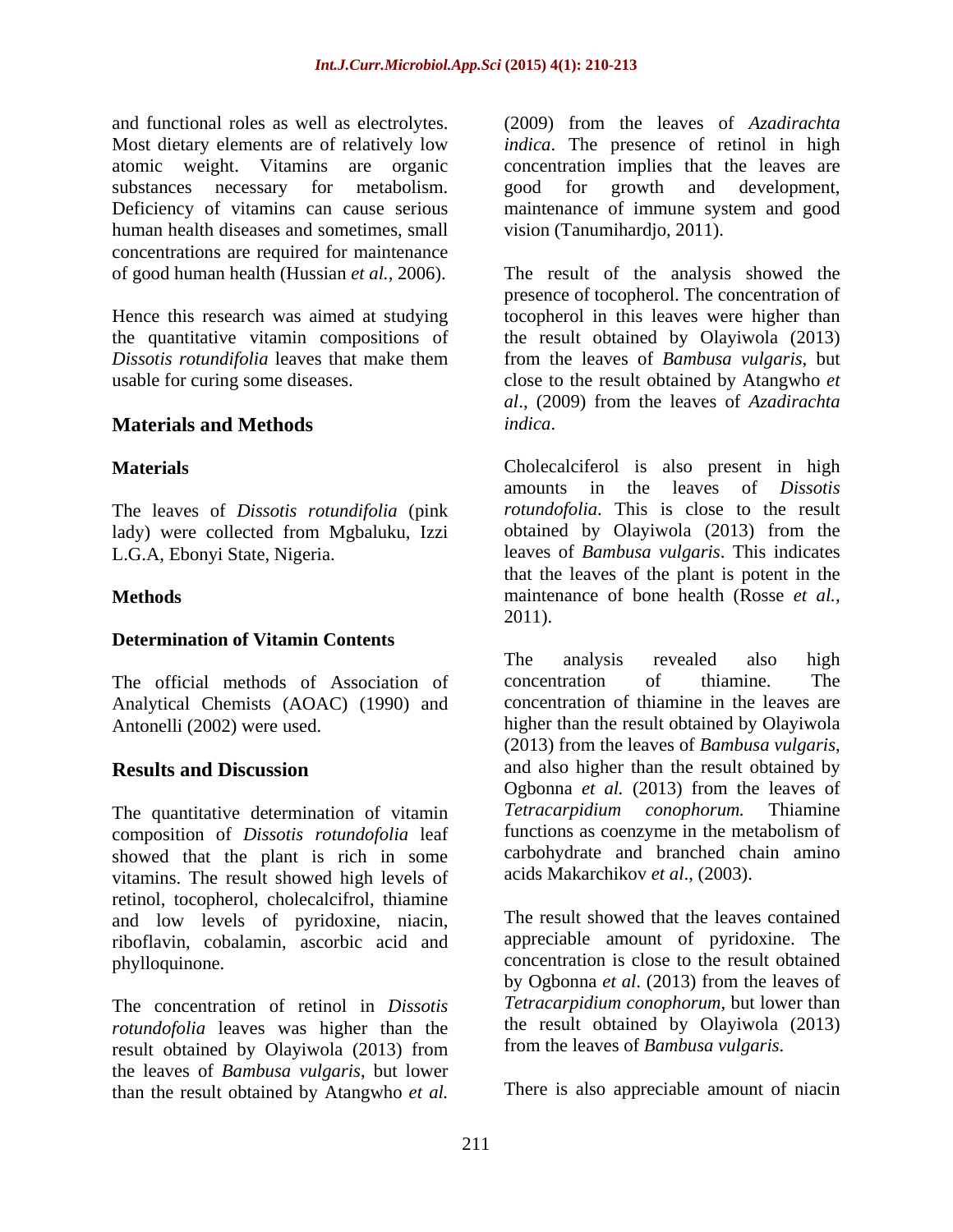niacin is comparable to the result obtained the result obtained by Atangwho et al., by Olayiwola (2013) from the leaves of (2009) from the leaves of Azadirachta *Bambusa vulgaris*, and also the same as the *indica*, but lower than the result obtained by result obtained by Atangwho *et al*. (2013) Olayiwola (2013) from the leaves of from the leaves of *Azadirachta indica*. The concentration of ascorbic acid is lower than concentration of the leaves was lower than that obtained by Ogbonna *et al*. (2013) from the result obtained by Ogbonna *et al*. (2013) the leaves of *Tetracarpidium conophorum,* and also lower than the result obtained by *conophorum*. Pylloquinones are known to Olayiwola (2013) from the leaves of take part in post translational modification *Bambusa vulgaris*. The substantial amount as cofactor in carboxylation of vitamin K of ascorbic acid implies that the leaves have an antioxidant property. and ascorbic acid. The concentration of The concentration of riboflavin is close to<br>
niacin is comparable to the result obtained by the result obtained by Atangwho *et al.*,<br>
by Olayiwola (2013) from the leaves of  $(2009)$ 

and ascorbic acid. The concentration of The concentration of riboflavin is close to the result obtained by Atangwho *et al*., (2009) from the leaves of *Azadirachta Bambusa vulgaris*. The cobalamin from the leaves of *Tetracarpidium*  dependent proteins (Gerald *et al.,* 2009).

The result also revealed low amounts of *Dissotis rotundofolia* contain substantial The results indicate that the leaves of amounts of some vitamins





**Fig.2** Vitamin concentrations (mg/100g) of Dissotis rotundifolia leaves